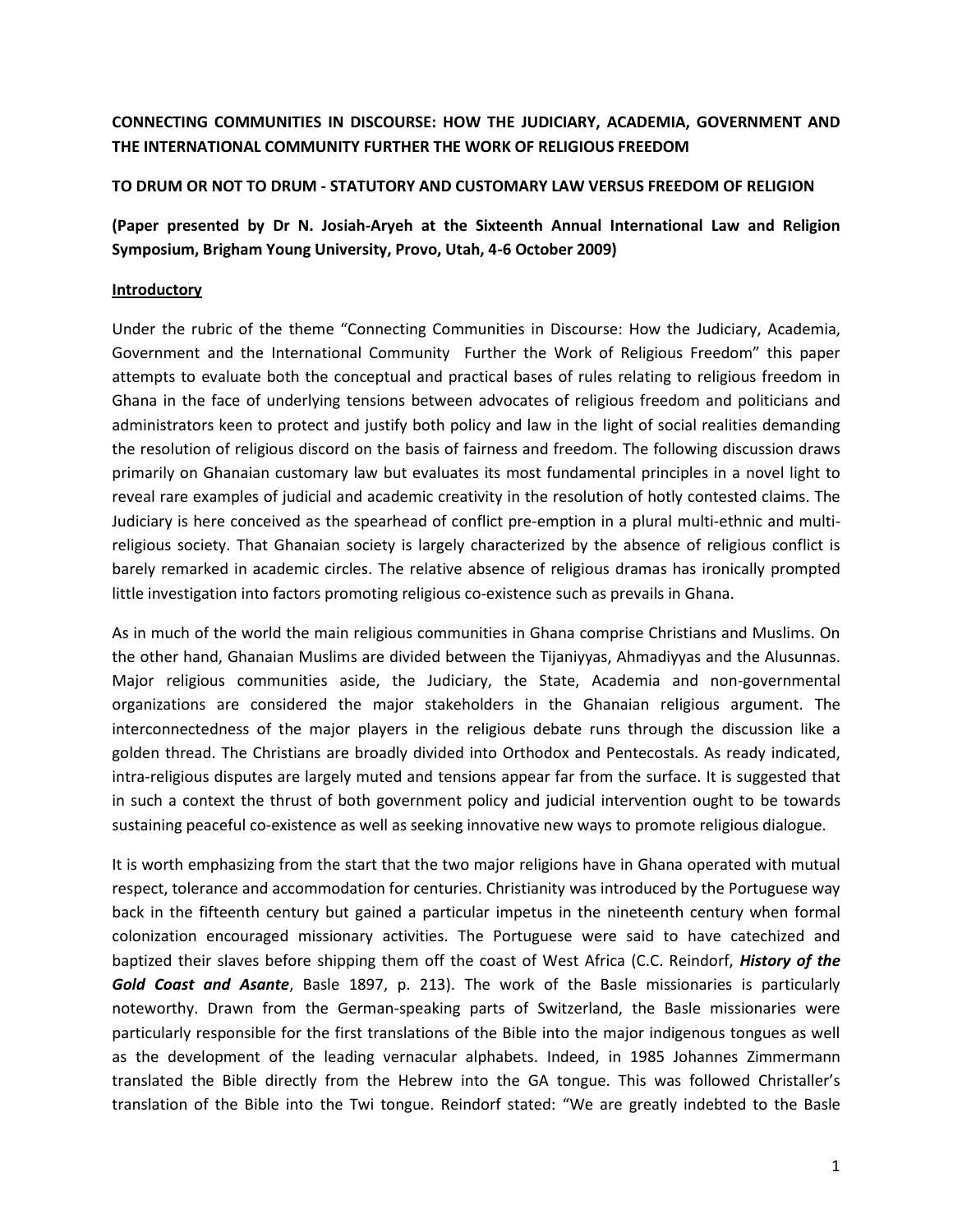Missionaries, but particularly to Rev. Zimmermann and Christaller, for the great pains taken to cultivate our language sufficiently to become a written language; and we gratefully assert that as long as the world exists their names shall never be forgotten in the annals of the Gold Coast (*ibid*, p. 224)." The great writer noted elsewhere the cost in the lives of the missionaries: "The history of the Gospel Mission in Africa is a history in the ravages of death… the mission party at Cape Coast was reduced by more than one half." The early missionaries were also avid vernacular hymn-writers whose zeal created much of the harmonious that characterized interaction with indigenous society. A parallel process appears to have been contemporaneously set off by early Muslim preachers in Northern Ghana.

The early missionaries took particular care to avoid conflicts with indigenous religion. Most converts lived in 'Salems' which were settlements close by but apart from the traditional communities. Organized into 'sessions' the early converts led by example to persuade their secular brethren to abandon their secular ways. The twentieth century, however, presented new religious challenges with the emergence of a coherent law of Human Rights. The same period witnessed the pluralization and homogenization of religion as new movements and sects proliferated, radically altering the nature of the religious debate. The most zealous of the religious advocates tend to assert human rights in absolute terms often with inadequate regard to other social interests. Indiscriminate location of churches in densely populated areas in the teeth of zoning restriction led to localized grievances against church activities. Elsewhere in the world religious and other rights were frequently balanced against the public interest, particularly in terms of public health, public safety and public morality. And while article 20 of the Constitution seeks to protect the rights of the sick a small number of religious bodies refuse certain forms of medical care for sick members. In sum, religious advocates in Ghana initially appeared to appreciate inadequately the distinction between "freedom of religion' and "freedom to manifest religion". The latter was frequently undertaken with little consideration of other interests.

### **Streams of Discourse**

It is possible to conceptualize the basic religious debate in Ghana in terms of 'two streams of discourse'. In employing this fluvial imagery a basic distinction is drawn between the discourse embodied in academic writings and judicial decisions and a more political, raucous and public sort of discourse involving politicians, religious advocates and the general public. Through blogs, social software and search engines the latter is often projected and distorted by newspaper coverage as well as digital and interactive platforms of communication with global reach. In the process many vital issues are either plucked out of context or forced to the sidelines. Increasingly both debates are conducted in the context of constitutional and statutory provisions. A number of constitutional provisions reinforced the drive towards State neutrality and religious parity. A neutral secular state appears best suited to mediate the competing claims and assuage feelings on both sides of the religious divide. Yet the Ghanaian state was lineally descended from the English model of statehood which assumed the primacy of Christianity and embodied Christian notions in the state calendar. Thus Christmas and New Year were accorded the status of public holidays and other religious holidays ignored. Parity of status was ultimately achieved with the declaration in the latter part of the twentieth century of major Muslim festival as public holidays as the State sought belatedly to address perceived constitutional and human rights failures in regard to religion. Arguably, new forms of discourse are required for in the face of the new social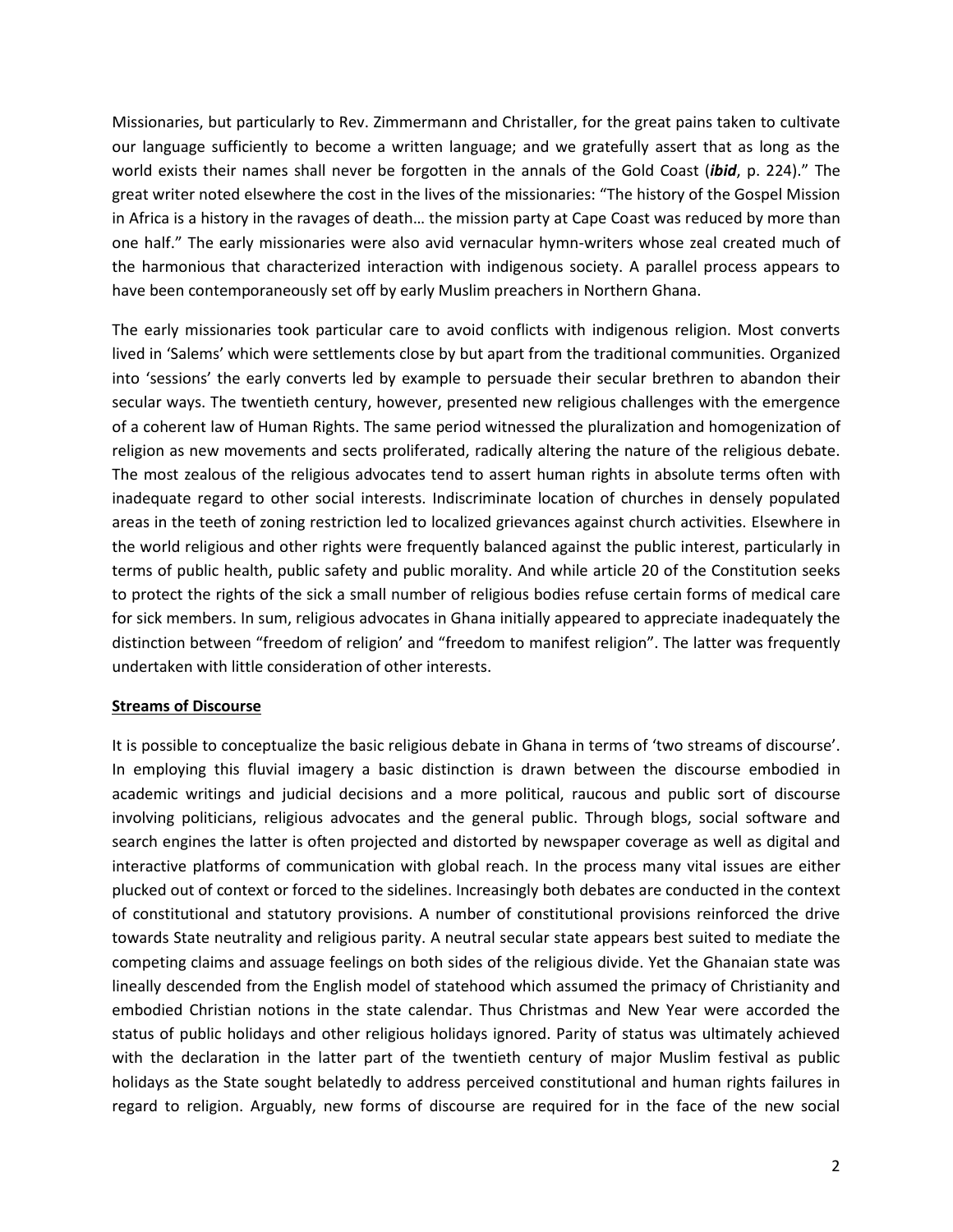context. For one thing the adversarial system of conflict resolution, so peculiar to the common law tradition, appears ill-suited to mediate and resolve strident assertions on both sides of the debate. A new wave of democracy in the Africa of the 1990s inclined politicians and public administrators to caution lest they lost the religious vote.

Article 56 of the Constitution forbids the running of the State along religious lines. In addition article 106 provides for the representation of religious bodies on the table State institutions such as the National Media Commission. The Commission for Human Rights and Administrative Justice (CHRAJ), established under the Constitution provided an institutional mechanism for resolving grievances relating to Human Rights. Statutory intervention in the form of the **Religious Bodies Registration Law** (P.N.D.C.L. 221) sought to regulate religious bodies closely and was uniformly rejected by the churches.

## **The Primary stream**

The first stream of discourse is here considered in terms of judicial and academic trends together with major landmarks shaping the development of legal thought in respect to religion in Ghana. What emerges is a steady and circumspect approach to the impact of laws on religion. The major currents are considered in turn below.

## **The Judiciary**

The judiciary is in an invidious position. It is their role to declare and protect rights conferred by the Legislature and such other rights as are recognized by law and thereby to protect religious freedoms. The final arbiters of potential conflict, it is imperative that the Judiciary develops an objective basis for the application of religious laws. It is submitted that such laws should be based on the following criteria.

- 1. Constitutionality
- 2. Fairness
- 3. Conformity with international standards
- 4. Avoidance of prejudice and discrimination, and
- 5. Parity.

In all of the above the overarching philosophy should be the formulation of decisions and rules facilitative of respect and parity of religions. In a globalizing and secularization world it is often tempting to shove religious concerns aside or to subject them to political priorities. The consequences for Africa have often been dire and religious conflicts have often been nasty.

## **Academic Discourse**

A legal framework provides an objective basis for the development of consistent jurisprudence on religious freedom. Article 21(1)(c) of the Constitution of Ghana provides for freedom of religion within the context of code of Human Rights. It is instructive that litigation on this constitutional provision has been scanty. However, various forms of religious contention short of open conflict religious are not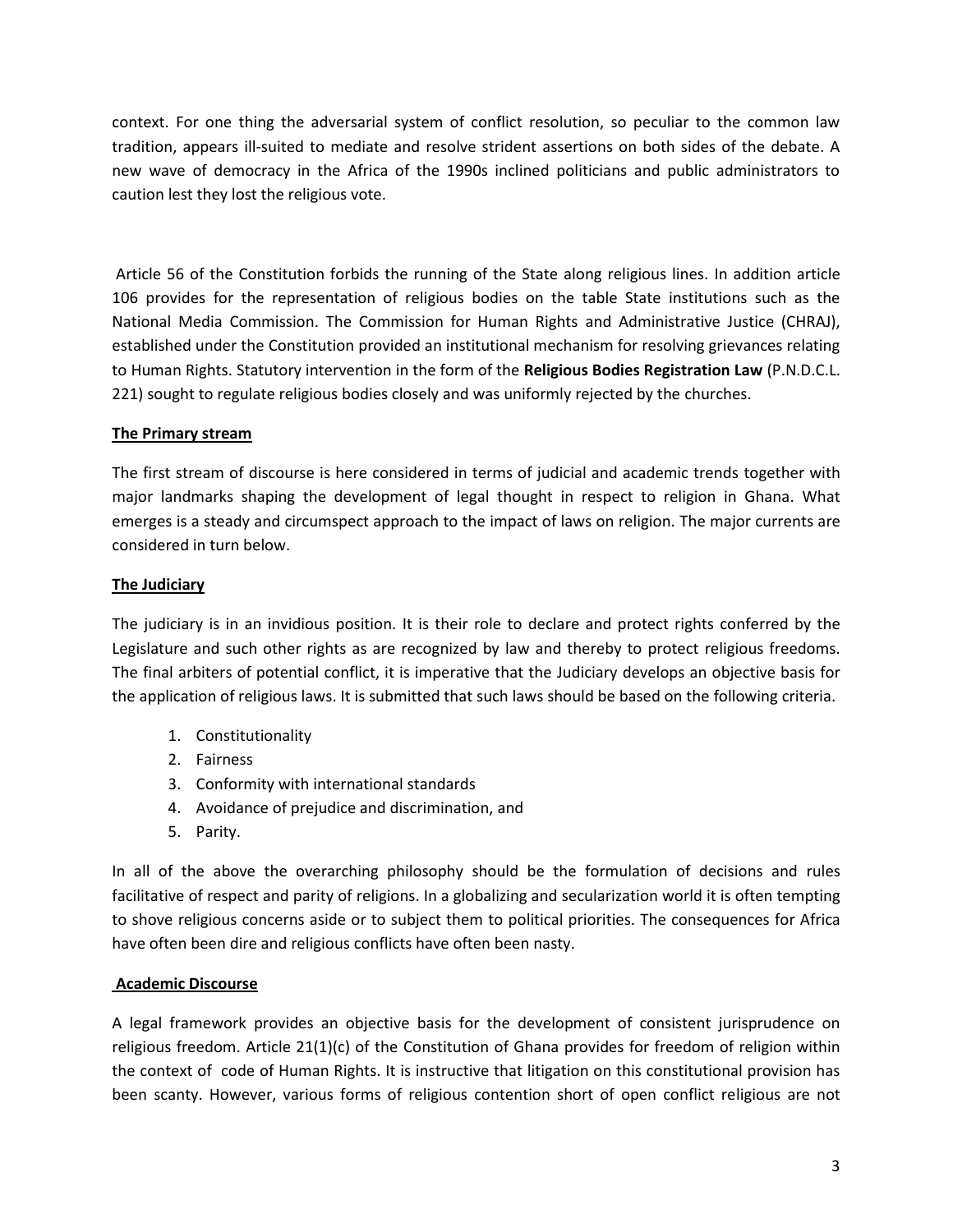unknown to Ghanaian law. Particular legal controversies raged over two colonial ordinances, the **Marriage Ordinance** 1884 (Cap 127) and the **Marriage of Mohammedan's Ordinance**, 1910 (Cap. 129). The former provided a mechanism for the registration of marriages in monogamous form. Although it did not specifically seek to regulate Christian marriages, it nonetheless promoted the contracting of such marriages. Section 48 the **Marriage Ordinance** 1884 sought to regulate succession to the property of parties to such marriage by restricting the devolution of the bulk of the estate to the surviving spouse and children. The consequences were frequently absurd as under traditional forms of intestate succession it was the extended family that usually succeeded in case of intestacy. In a succession of cases, including **In re Anaman** (1907) Sarbah's Fanti Law Reports 98 and **In Re Otoo** ('27-'29) Div. Ct 213 it was held that a party to an Ordinance marriage had virtually contracted out of indigenous law and could not make a traditional nuncupative will. Also, children to such marriages were held to be ineligible to succeed to their deceased father's property. The judicial trend was ultimately reversed in the cases of **Bamgbose** v. **Daniel** (1947) A.C. 237 and **Coleman** v. **Shang** (1959) G.L.R 81; A.C.345. In both cases the question of definition of a 'child' was held to be a matter for the **lex loci domicilii**. In the result once a child born out of wedlock was duly acknowledged by the father he was held to qualify as a 'child' under customary law.

Section 10 of the **Marriage of Mohammedan's Ordinance** 1910 (Cap 129) provided for prescriptions of Islamic law relating to succession to property to regulate the devolution of the property of a deceased Muslim. The conundrum was that the Qur'an provided in clear terms for the succession to the property of deceased Muslims. What section 10 did was to restrict that religious prescription to the distribution of the property of deceased Muslim who had registered their marriage under the **Marriage of Mohammedan's Ordinance**. To qualify for the distribution under Cap 129 three conditions had to be met.

- 1. The deceased should have been a Muslim,
- 2. He should have registered his marriage under the Ordinance; and
- 3. He should have died intestate

Hardly and Muslims actually registered their marriage. In consequence few Muslims estates qualified under the law for the distribution according to the provisions of section 10 of the **Marriage of Mohammedan's Ordinance** and, in effect, in accordance with Qur'anic prescription. This led to much anguish within the Islamic community where the provisions of the statute were largely ignored. The attitude of the Judiciary was reflected in the cases of **Brimah** v. **Asana** (1959) G.L.R 32 and **Kwakye** v. **Tuba** (1960) G.L.R 160.In both cases a Muslim had died intestate and relatives and beneficiaries had sought to distribute the estate according to the provisions of Cap 10 only to be disappointed. In each case the court decided that as the deceased had not registered his marriage under Cap 10 the provisions of the statute were inapplicable to the distribution of the estate. As a result the distribution of both estates was held to be regulated by the personal laws of the intestate. The decisions led to understandable disappointment within the Islamic community but were easily justified on the basis that religious law could not be permitted to prevail in a secular state. This remained the position until the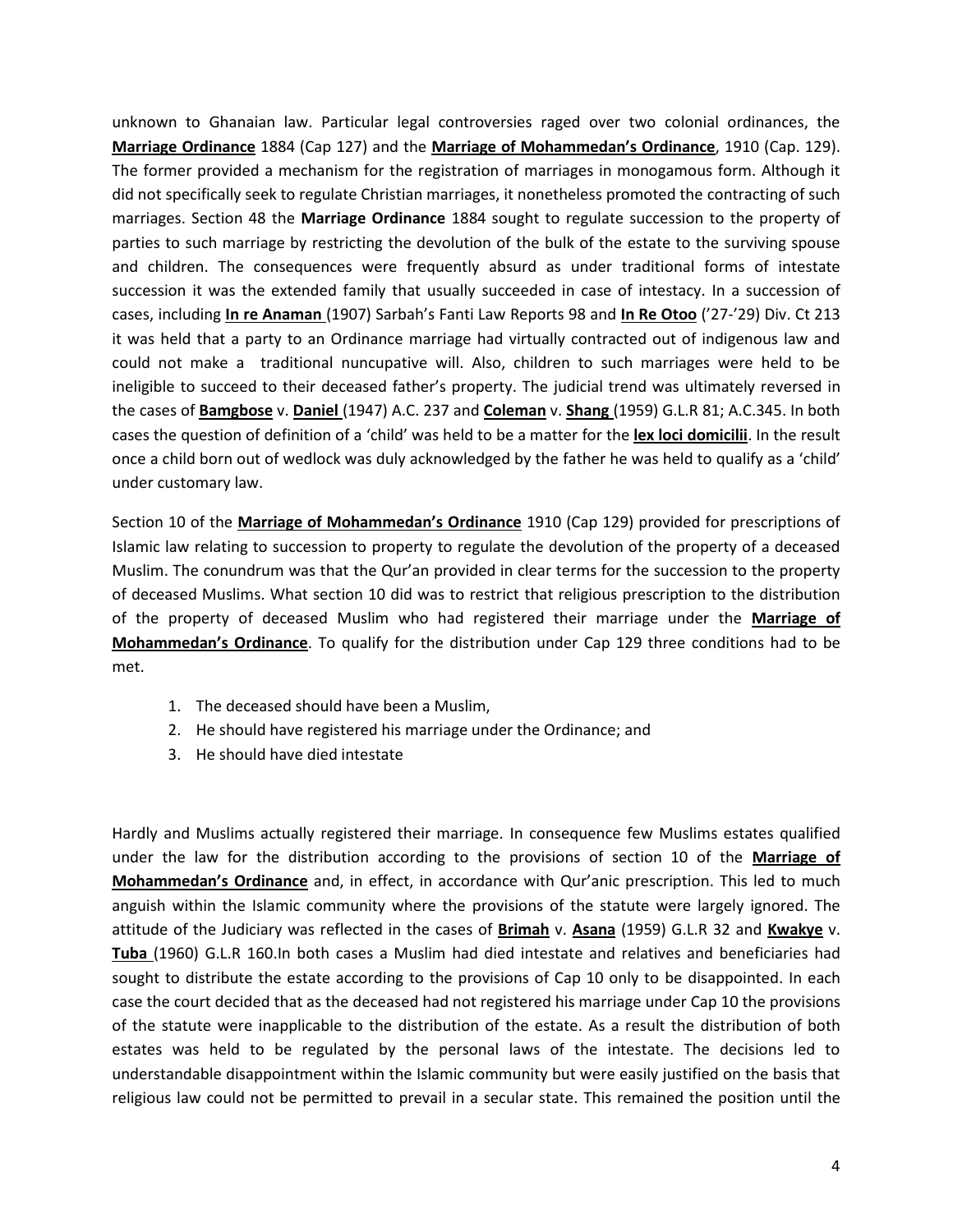enactment in 1985 of the **Intestate Succession Law** (P.N.D.C.L. 111) section 19(b) of which repealed relevant provisions of the **Marriage Ordinance 1884** (Cap 127) and the **Marriage of Mohammedan's Ordinance** 1910 (Cap 129). The **Intestate Succession Law**, 1985 (P.N.D.C.L. 111) introduced notions of uniformity, parity and fairness into Ghanaian law of intestate succession regardless of form of marriage, ethnic origin and religion, leading to the diffusion of tensions associated with perceived differentials in judicial approach to succession on account of religious background. In effect Law 111 constituted a commendable legislative intervention in an area of the law that appeared to treat citizens differently with regard to religion.

But in fairness it ought to be noted that the **Marriage Ordinance** 1884 did not specifically provide for Christian marriages. It simply provided a framework for the contracting and celebration of civil marriages. In praxis, however, Muslims refrained from the contracting and celebration of marriages under the **Marriage Ordinance** in preference to socially recognized forms of Islamic marriage. There was therefore a glaring cleavage between judicial attitudes and social reality. Consonant with the cleavage Muslims quietly ignored the provisions of State law and continued to distribute the properties of deceased Muslim intestates according to Qur'anic precepts. There is as yet insufficient data to determine whether the enactment of the intestate Succession Law has made significant difference to Muslim attitudes.

### **Customary legal framework**

Article 11 of the constitution of Ghana defines the laws of Ghana to include English common law, the doctrines of equity, the Constitution and the "customary law of Ghana". The "customary law of Ghana" is defined to include rules of prevailing within the various communities of Ghana. In origin these were ethnic-based rules which had over time developed to constitute an essential part of the corpus of Ghanaian law. They were an essential part of the colonial system of adjudication for section 87 of the **Supreme Court Ordinance** 1876 provided that in the adjudication of cases in the erstwhile Gold Coast (the former name of Ghana) European judges were to take account, in appropriate cases, of "native laws and customs" particularly in the areas of marriage, succession and property. Through a vast body of cases so decided a not inconsiderable corpus of precedents had developed by the turn of the nineteenth century. The publication of Sarbah's **magnum opus**, **Fanti Customary Laws** in 1897 aided both the ascertainment of customary and recognition of the principles underlying that law. This was in spite of several hurdles that existed initially. Judges were uniformly of European origin and although they frequently sat with judicial assessors their understanding of native law was at best vague. Consequently, to qualify as 'customary law' a particular rule of law had to be proved so often in court that its existence became a 'notorious fact'. The decision of Judicial committee of the Privy Council in the case of **Angu** v. **Atta** (1916, Privy Council decisions, 1909-1918) is a case in point. This was upon the same basis upon which English law of evidence takes judicial notice of facts and saves the necessity of proof. Again, customary law had to pass a 'repugnancy test'. Therefore a particular rule of customary law could be held to be 'repugnant' being "contrary to equity, good conscience and natural justice". As a result of the repugnancy doctrine not every fact was acceptable as customary law. On the whole matters relating to religion were either ignored or excluded from the corpus of rules regarded as 'customary law'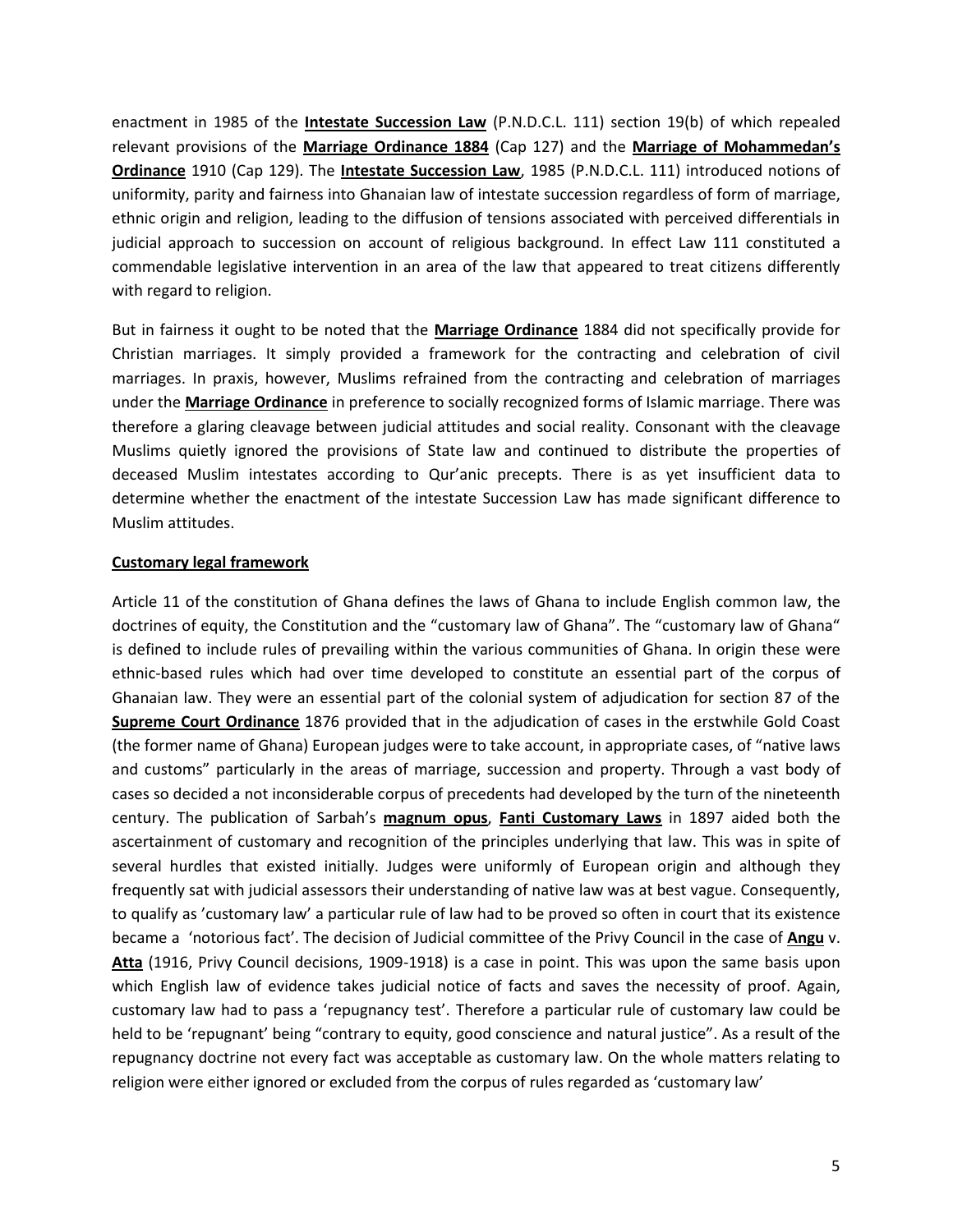Notwithstanding, chieftaincy or chiefship was recognized as essential to customary land tenure. It is argued here that chieftaincy can hardly be conceptualized without its religious underpinnings. The concept of the 'Stool' is particularly significant for Ghanaian land tenure, modeled by the early jurists on parallel concepts in English law. A sacred wooden seat, the 'stool' represents the traditional polity. I have noted elsewhere that "the stool is a locus of power in any traditional political entity" (See N.A. Josiah-Aryeh, **The Property Law of Ghana**, Accra 2005, p. 47). It is no mere inanimate object but a symbol of great reverence. As the occupant of the stool the chief is a representative of the community. Ancestors and predecessors of the chief may have played key roles in the acquisition of land. In customary law conception the stool usually possesses an 'allodial title' in lands attached to it and stool subjects may in turn, occupy such lands subject to express grant or the absence of prior occupation by other subjects or grantees, depending on the degree of development of the community.

The concept of 'No Ownerless Lands' is often referred to as the first principle of Ghanaian law. Analogous to the English law concept of **Nulle terre sans seigneur** this principle facilitates the assumption that any land located anywhere in Ghana is vested in the nearest stool. Thus was avoided the endless confusions and claims which notions of res nullius would have entailed. The case of **Wiabo** v.**Solomon** (1910) Ren. 410 is in point. The religious underpinnings of land law are again evident in the fact that the customary conception of land embraces lagoons, lakes, religion as well as **res religiosae** such as graves and tombs which last is often indicia of ancient ownership and the basis of some of the best-founded claims.

Jurists contributed significantly to the development of the customary law from first principles. Sarbah's work aside, Ollennu's **Principles of Customary Land Law in Ghana** (London 1962) and his **Law of Testate and Intestate Succession in Ghana** (London 1966) did much to refine the rules of customary, promote the infusion of concepts from English equity jurisprudence and facilitated the development to a uniform customary law in Ghana bestriding both religious and ethnic differences. For instance, Ollennu's decision in **Brimah** v. **Asana** and **Kwakye** v **Tuba** emphasized that rather than succession according to Islamic precepts the distribution of the properties of the deceased should in both cases is regulated by personal law. There was also a concern in Ollennu's writings to reduce the communities of Ghana into two; namely, matrilineal and patrilineal communities thus aiding simplification of the relevant rules. The works of the pioneering jurists has been continued by a succession of writers.

Arguably customary law concepts were employed in yet another way to avoid conflicts with migrant Muslim communities in southern Ghana. Often poor and landless such communities developed across poorer parts of major towns and cities without the acquisition of specific land rights. Notions of 'customary law licence' were developed by the early writers to justify such settlements and to avoid possible disputes over land rights which might have easily taken on the character of religious conflict and persecution. For instance the jurist, Ollennu, postulated that all they needed was allegiance to the landowners leaving them free to live in peace and amity with indigenous communities.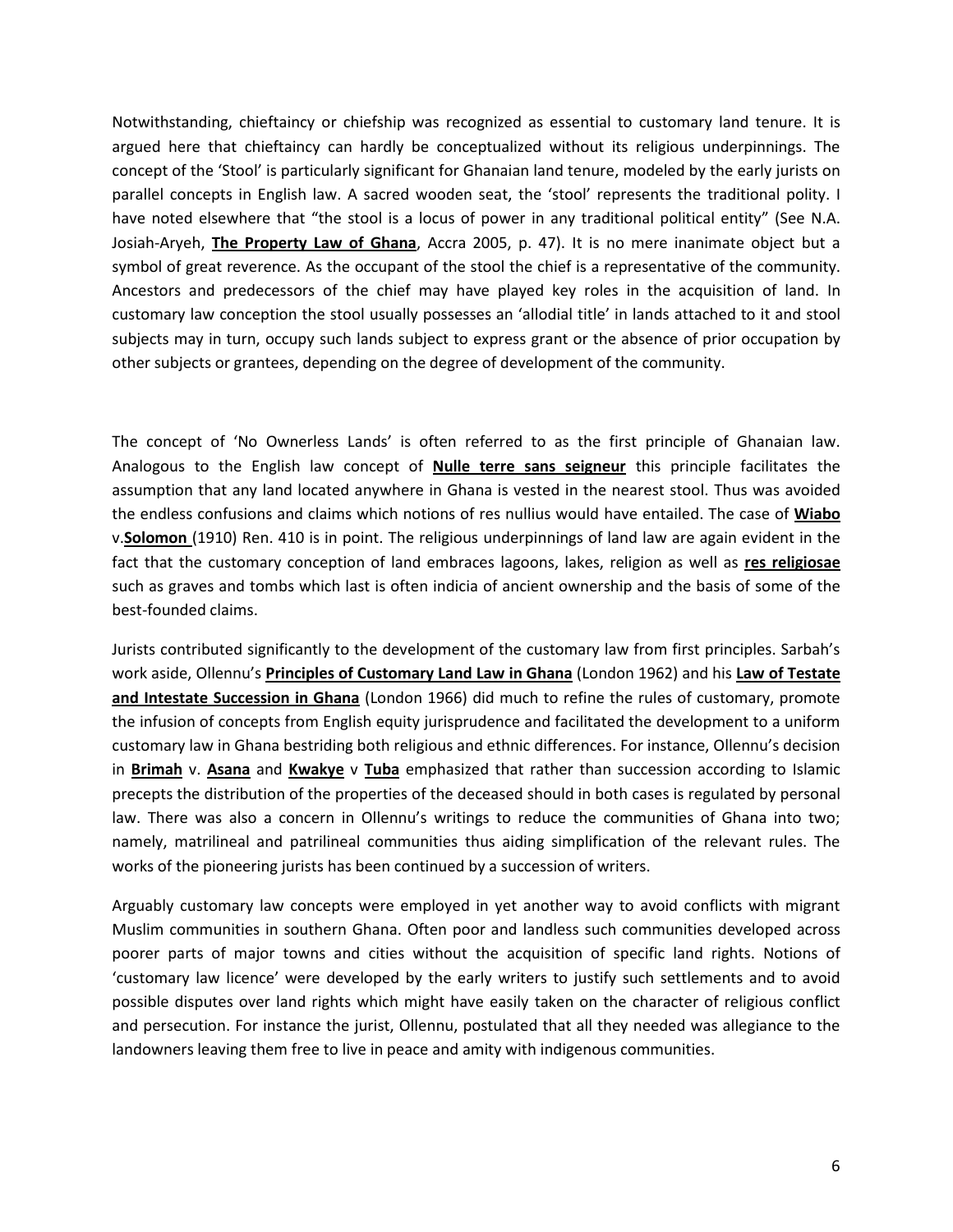#### **Non-Academic Discourse**

While the foregoing types of quiet discourse were accompanied frequently accompanied by strident and cacophonous discourse of another sort, altogether street-like in nature but in true fact often the midwife of the earnest sorts of public soul-searching that tend to produce ad hoc solutions to longfestering social problems. It has been emphasized elsewhere in this paper that turbulent religious discord is not characteristic of Ghanaian religious discourse. In what follows an attempt is made to sketch and analyze the course of one such discord.

### **To Drum or Not to Drum**

Over the past decades or so the nearest to a breakdown of religious discourse and explosion of religious tensions occurred in the guise of a cultural conflict in the capital which assumed the form of a religious misunderstanding. It was in essence an avoidable conflict stemming from the non-enforcement of noise nuisance rules by both public and local authority. Indeed throughout the city noise levels which would have outraged European citizens beyond measure are daily tolerated. Church services are unduly prolonged. In August each year traditionalist landowners demand utter silence of drums and instrumentation during a period of three weeks. The fact that the drum ban occurs in the heart of the national capital tends to thrust it to dimension out of all proportion to its significance. In 1999 a conflict arose from the ban which had been imposed preparatory to key cultural events associated with the traditional New Year. For time immemorial the ban and been imposed and uniformly respected, the orthodox churches included. In fact, the pioneer missionaries spent prodigious amounts of energy researching traditional society and seeking peaceful co-existence. As Accra expanded a multiplicity of churches appeared together with peoples and congregations that felt that they owed no allegiance to traditional authorities. The sense of non-allegiance was aggravated by the fact that the drum ban was enforced by traditional spiritual leaders.

It is arguable that the equitable remedy of interlocutory injunction might have been employed to resolve the conflict. That would have entailed commencement of action, an option the traditionalists were unwilling to consider. What started as random acts of enforcement by traditional religious leaders very much out of step with the own largely Christian indigenous communities, started to take on ethnic dimensions as religious alliances threatened to shift in favour of allegiance. Government stepped in. Following which a committee was set up only to recommend the very things the law already provides for; namely, that noise abatement laws must be strictly enforced. At the height of the dispute the present writers wrote a seminal article entitled **To Drum or Not to Drum** detailing the tensions, inadequacies and inequities that appeared to stoke tensions. It was shown that there was in fact no religious discord at all as the majority of the followers of the traditional leaders were in fact Christian as were a significant number of the 'priests' themselves. On the other hand the dispute appeared to provided a trigger for the venting of collective urban grief by people who appeared to have been shortchanged over the years by successive governments and had seen no trade-offs and compensations for large scale land grabs and other uncompensated losses. Thus what was feared as a possibly the tip of a major religious discord blew over without as much as a judicial resolution in the manner outlined in the foregoing pages.